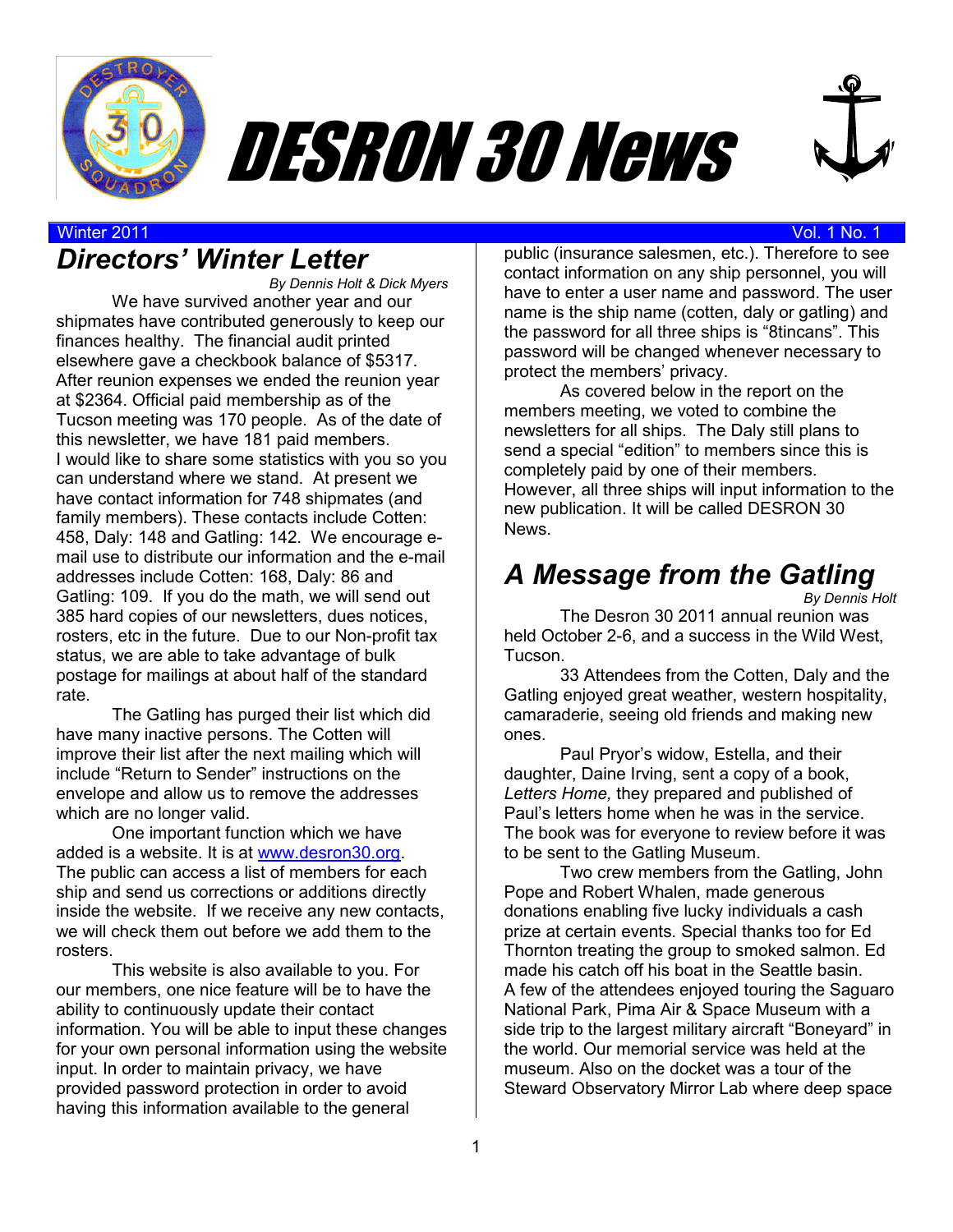mirrors are designed, manufactured and polished for some of the world's largest observatories.

The banquet, with entertainment, was enjoyed by everyone, and in particular one retired Chief Torpedo Man stole the show by wearing his uniform. This was none other than Javier Granados (33 years of service) who was a member of the U.S.S. Daly during his naval career.



*Javier F. Granados TMC (Retired)* 

While our turnout was less than expected I'm hoping more members will attend the reunion in Dayton, OH. Fewer and fewer attendees result in higher costs. The board is encouraging other ships from DESRON 30 to join our organization enabling us to obtain competitive hotel rates for future events.

See you in Dayton.....

## **Tucson, AZ... What a blast!**

*By Nancy Bielot* 

This year's reunion was held October 2<sup>nd</sup>-6<sup>th</sup> at the Desert Diamond Hotel Resort & Casino, which is located in Tucson, AZ. The host for the reunion was Dennis Holt (with help from his wife, Faith) from the U.S.S Gatling.

The hospitality room opened at noon on October 2<sup>nd</sup> for registration and early bird arrivals.

On October 3<sup>rd</sup> 24 people boarded a bus for a tour to the ASDM (Arizona Sonora Desert Museum – www.desertmuseum.org). What an amazing place! This was a self-guided tour through the museum property. The ASDM is a worldrenowned zoo, natural museum history museum, and botanical garden, all rolled into one. There are more than 3,000 animal species and 1,200 kinds of plants in display, as well as two miles of outdoor

paths over 21 acres of beautiful desert. The ASDM houses everything from lizards, snakes, and scorpions, to mountain lions, black bears, prairie dogs, and owls. There is a special display for hummingbirds as well as butterflies, plus a walk-in aviary.



 We departed the ASDM and drove through the Sagauro National Park (www.saguaro.nationalpark.com) on our way back to the hotel. An interesting fact is that the saguaro cactus grows extremely slowly. For instance, after 15 years, the saguaro may be a foot tall. Once it reaches 50 years, the saguaro may be 7' tall. It takes about 75 years for a saguaro to sprout its first branches, or arms.

 That evening 24 people boarded a bus for an evening dinner at Guillermo's Double L Mexican Restaurant, a well known establishment in the Barrio area of Tucson. Everyone who did attend was pleased since they could order from the menu. Unfortunately, there was no Mariachi music.

On October  $4<sup>th</sup>$  28 people hopped on a bus for a 5-hour tour of the Pima Air & Space Museum (www.pimaair.org). This is one of the largest air and space museums in the world – what a collection of planes and helicopters, including some Presidential airplanes! The Pima Air & Space Museum had five hangers, as well as the  $390<sup>th</sup>$  Memorial Museum (Boeing B-17G "Flying Fortress") and the Space Gallery (X-15A Mockup and OQ-3 Radioplane). A tram tour was available, and covered all of the outside aircraft exhibits at the Museum (i.e., attack aircraft, bombers, cargo planes, commercial aircraft, drones, fighter aircraft, and many more!).

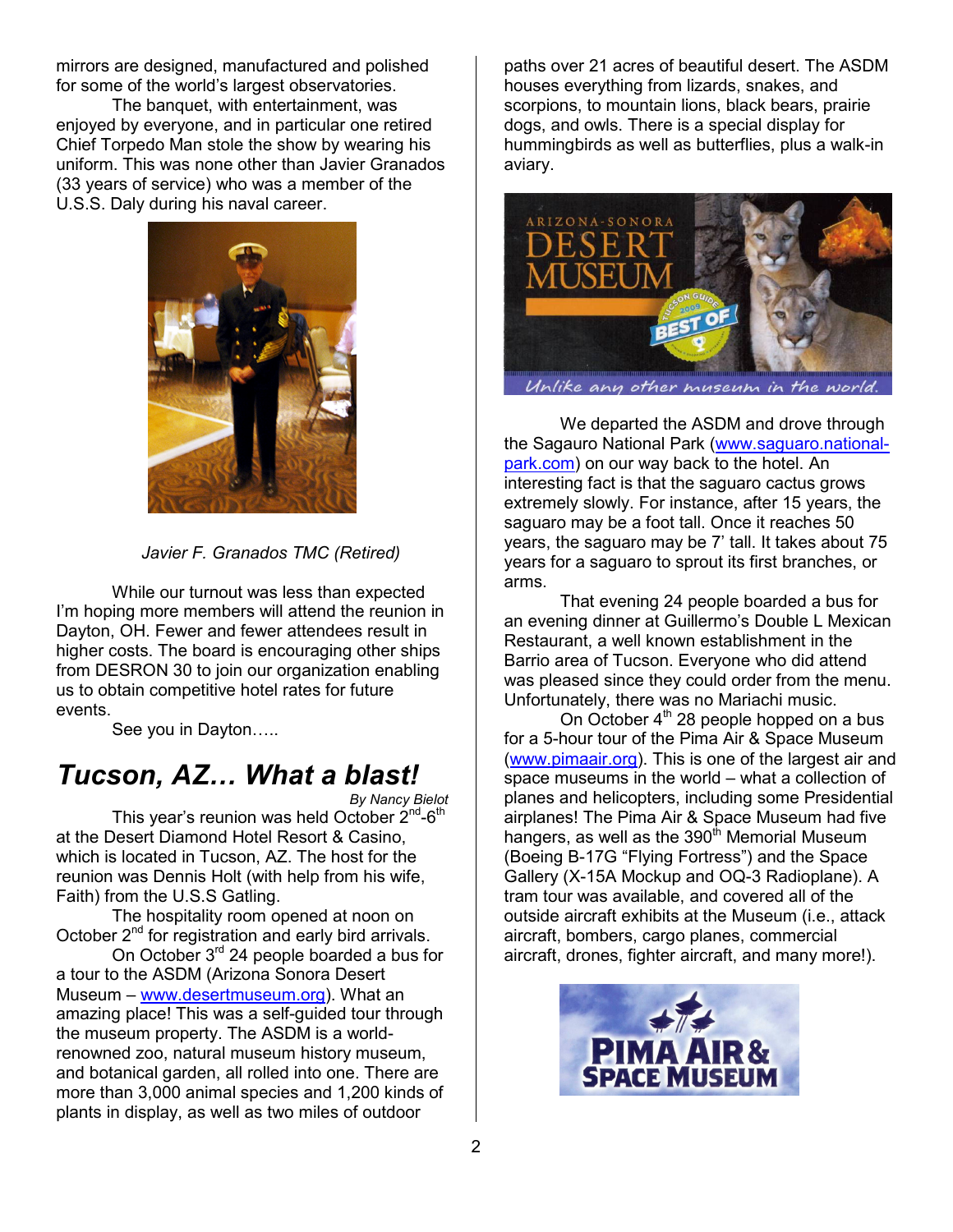Included in this tour was a separate tour to the Aerospace Maintenance and Regeneration Group (AMARG) at Davis-Monthan Air Force Base. It was quite a sight to see so many different aircraft in one space. A docent boarded the bus and told us about many of the aircraft we saw at the base.

That evening 20 people boarded a bus to go to the La Encantada Shopping & Restaurant Plaza (www.laencantadashoppingcenter.com) for a taste of shopping in an upscale shopping and restaurant plaza. Some of the group enjoyed a restaurant named North, while others enjoyed a restaurant named Fireside.

On October  $5<sup>th</sup>$  the books of the reunion were audited (see *"Treasurer's Report"* on page 3), and a joint business meeting was held (see *"2011 Business Meeting Minutes"* on page 4).

 Following the business meeting, a bus with 25 people went to the Steward Observatory Mirror Lab (www.mirrorlab.as.arizona.edu) for a tour. (The Mirror Lab is located under the University of Arizona football stadium.) The Mirror Lab makes huge mirrors for extremely large telescopes. This was truly a unique opportunity to see how the largest telescope mirrors are being produced. They are currently producing mirrors for the Large Synoptic Survey Telescope (LSST), the Giant Magellan Telescope (GMT), and the San Pedro Mátir Telescope.

 That evening was our annual dinner-dance, held at the hotel. Our entertainment was provided by Joe Bourne from Tucson. He sang 50s/60s music in the style of Johnny Mathis.

Our reunion officially ended on October  $6<sup>th</sup>$ , with many fond memories of Tucson, and folks looking forward to our reunion next year in Dayton, OH. Join us, won't you?

## *2011 Reunion Attendees*

*By Dennis Holt* 

 The following members attended the 2011 reunion held at the Desert Diamond Hotel & Casino in Tucson, AZ.

| <b>LAST NAME</b> | <b>FIRST</b>   |
|------------------|----------------|
| Ahles            | Tim (Cotten)   |
| Ahles            | Joyce (Cotten) |
| <b>Bielot</b>    | John (Cotten)  |
| <b>Bielot</b>    | Nancy (Cotten) |
| Bowman           | Essie (Cotten) |
| Lewis            | Wanda (Cotten) |
| Williams         | Linda (Cotten) |
| Granados         | Javier (Daly)  |

Wanamaker Mike (Daly)

Holt Dennis (Host-Gatling) Holt Faith (Host-Gatling) King Betty (Cotten) Marzola **Anthony (Cotten)** Marzola Beverly (Cotten) Moen Don (Gatling) Myers Dick (Cotten) Myers Betty (Cotten) Olund John (Gatling) Olung Anne (Gatling) Redman Eugene (Cotten) Redman Deborah (Cotten) Sbarro Joe (Cotten) Sbarro Trudy (Cotten) Smithson Bob (Gatling) Smithson Georgene (Gatling) Sugg Bobby (Gatling) Sugg Heather (Gatling) Thornton Ed (Cotten) Urato John (Cotten) Urato Angelo (Cotten) Zuban George (Daly) Winkler Casper (Gatling) Winkler Marlene (Gatling)

# *Treasurer's Report*

*By Dick Myers* 

An Audit Committee (and most of the other reunion attendees) met on Wednesday, October 5<sup>th</sup>, to review the DESRON 30 financial report. The audit committee had no objections to the report, and it was also approved at the membership meeting which followed the audit.

Results since the last reunion are:

| Income from Dues & Contributions:                                                                   | \$2,960.00                                       |
|-----------------------------------------------------------------------------------------------------|--------------------------------------------------|
| Expenses:<br>Georgia Secretary of State<br>Website setup/monitoring<br>Newsletter expenses<br>Total | \$125.00<br>\$300.00<br>\$2,693.14<br>\$3,118.14 |
| Pre-Paid Expenses:<br>Dayton Reunion Deposit                                                        | \$100.00                                         |
| <b>Checkbook Balance</b><br>(Before Reunion Expenses)                                               | \$5,337.34                                       |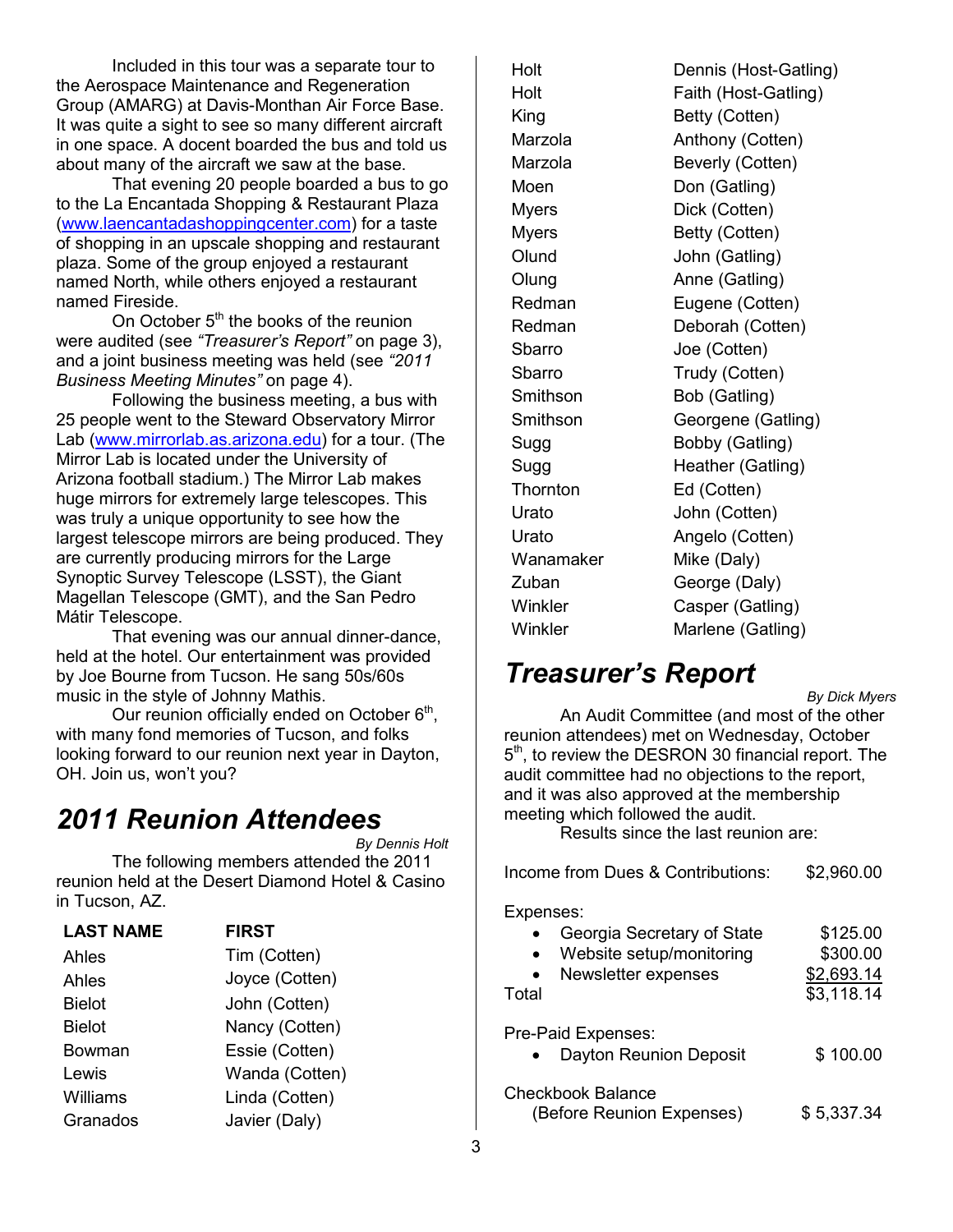### *Deceased Members Honored*

*By Dennis Holt & Dick Myers*  The following deceased members of the reunion association were honored at a ceremony at the Pima Air & Space Museum.

U.S.S. Cotten Adshire D. Herman, Jr. – Rank & Date Unknown John M. Brady – TE3 – 12/23/2010 Eugene Cline – S1c – 4/16/2011 Thomas P. Genard, GMM2 – 6/16/1905 Thomas R. Hardy, Sr. – MM2 – 3/01/2010 Sigmund E. Herzstein, Jr. – LTJG – 10/01/2008 Donald H. Lovell – S2c – 2/07/2011 Paul Marcucci – GM – 3/26/2011 Harry (N) Melvin – FC1c – 5/26/2010 George Mullen – SN 1/c – 5/08/2010 Samuel P. Natoli – Bkr3c – 5/31/2011 Philip A. Oertli – S1c – 9/01/2010 Robert Rech – RM2 – 7/01/1905 Stanley L. Smith – SN – 5/17/2011 Herbert Allen Wrage – S2c – 11/23/2010

#### U.S.S. Gatling

Kenneth C. Cripe – SDM2 – 2006 Elden Coning – RMD2 – 2010 Daniel Dillon – GMM1 – 2002 Peter Julius DuBaldo – F1 – 2011 Carl Fuller – LTJG – 2007 Albert C. Garlington – ET3 – 2011 Gordon J Irons – BM2 – 2010 Arthur E. LaValley – N/A – 1963 Elven R Sholar – CS3 – 2009 Charles H. Stark – LTJG – 2011 Fredrick R. Wielenbeck, Jr. – N/A – 2009

Guantanamo Bay, Cuba – 10/01/1951 M. Barton – SN A. Gesauldi – MMFN G. La Pointe – DK3 J. Towery – SA G. Wright – SA T. Wright – BMG3

#### *2011 Business Meeting Minutes*

*By Dick Myers* 

**DESRON 30 Reunion Association Annual Meeting Minutes October 5, 2011 – Desert Diamond Hotel & Casino, Tucson, AZ** 

The meeting was called to order.

All present said the Pledge of Allegiance led by Javier Granados of the Daly.

 Dennis Holt asked the Treasurer to rise and read the Audit Committee report. Dick Myers asked those in attendance if they accepted the Audit Committee Report, since everyone was present for that meeting which immediately preceded this meeting. A motion was made and seconded. Dennis Holt then asked if there were any questions.

 Dick Myers then discussed the fact that Hal Boyer was working with someone to host and develop the U.S.S. Daly web site, and their hosting provider wanted to drop them unless they changed the system they were using. Hal contacted Dick Myers and the U.S.S. Daly website has now been included on the DESRON30 website.

Dennis Holt indicated that the U.S.S. Gatling web site is being run and maintained by Gene Woodward's son-in-law, who runs it as a complimentary service to the Gatling so it will continue. There is a link on the DESRON30 web site to the Cotten, Daly and Gatling web sites.

 Dennis Holt then began discussion regarding the newsletter. Bob Smithson was gracious to put something together for the U.S.S. Gatling newsletter. Max Selby was going to do it but something happened. Someone is needed as a contact person for U.S.S. Daly information. We need people to provide input for the Daly and Gatling portion of the newsletter.

A motion was made to accept that we're going to combine newsletters and websites all as one. It was seconded and the motion passed. The newsletter going forward will be a combined newsletter for all three ships. The newsletter will be called the "DESRON 30 News" and will be distributed twice a year (late Spring/early Summer and late Fall/early Winter). Dick Myers asked John Bielot (who has edited the Cotten newsletter) to edit the combined DESRON 30 News.

We then discussed possible reunion meeting sites for 2013. Several members had suggestions. Tim Ahles stated that Minneapolis/St. Paul should be delayed for a year as more information is needed. Bob Smithson spoke about Eugene, OR (see included brochure .pdf file). This would probably need to be in June, July or August as it's in a cooler climate. All major airlines fly in there. The hotel is a new Hilton downtown. They will honor the rate of \$89/night for 2013.

Dick Myers said he has proposals from: